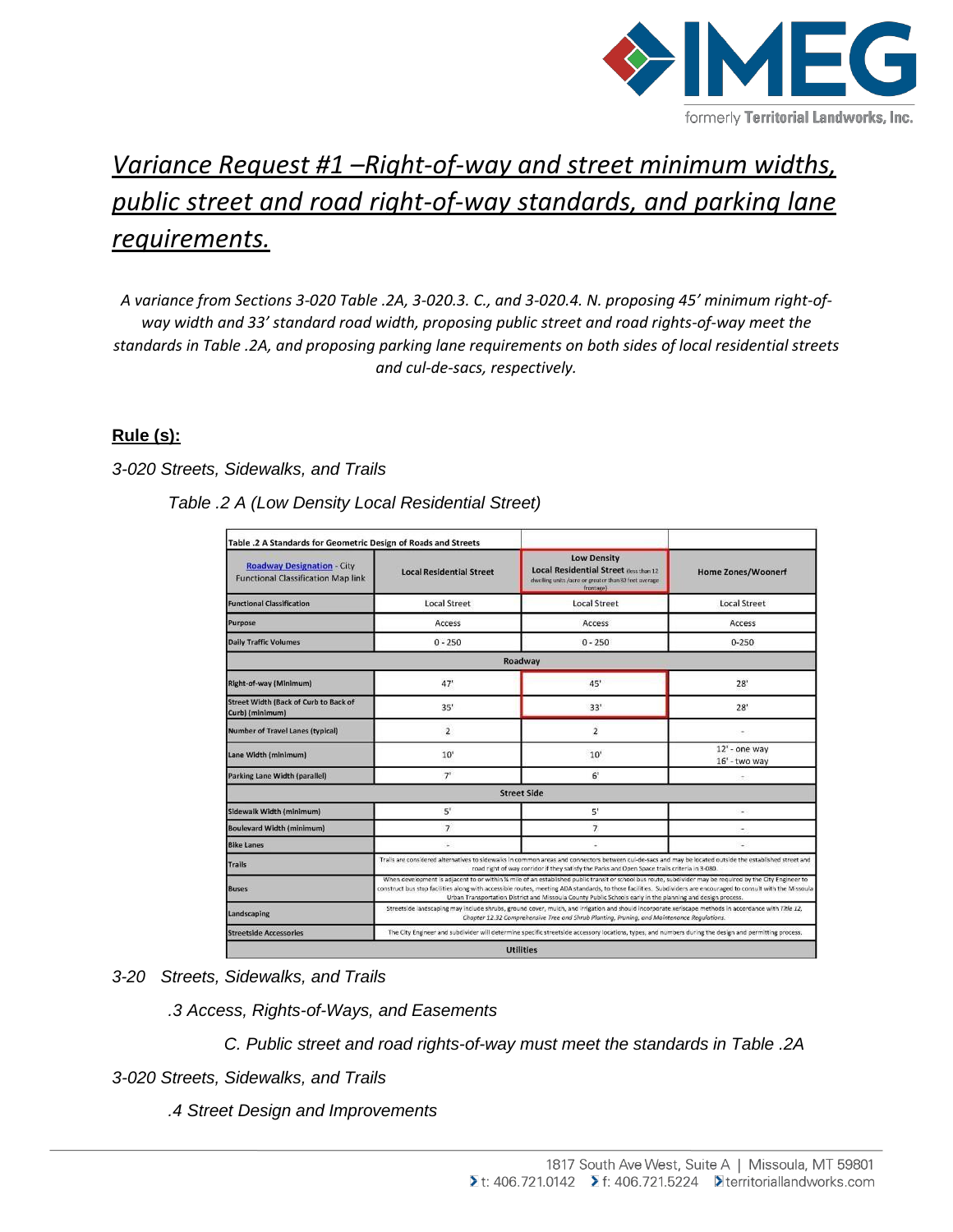*N. A parking lane is required on both sides of local residential streets and cul-desacs.*

#### **Request (s):**

**Approval of a proposed right-of-way width of 29.5 and proposed road width of 25.5' for Road A. Approval of variations from Geometric Design Standards of Roads and Streets presented in Table .2A. Approval of a single 7' parking lane on the western side of Road A.**

### **Reason (s):**

**The proposed road will provide adequate, safe, transportation options to residents and emergency services while adhering to sidewalk, boulevard, and open space access requirements outlined in the City of Missoula Subdivision Regulations. The existing conditions of the property dictate the proposed road, and its ensuing dimensions, as the predominant practical design for a road in this subdivision. The slightly narrower design prioritizes safe, efficient, travel for both motorized and non-motorized traffic, and still adheres to the minimum setback standards for residential buildings outlined in the City of Missoula Subdivision Regulations. Ultimately, the goal for this subdivision is to help fill the much-needed demand for housing within Missoula, and proposed subdivision will be served by a Low Density Local Residential Street that meets all the requirements stipulated in the City of Missoula Subdivision Regulations with the exception of parking, road and Right-of-way (ROW) width, and turnaround design. The proposed unit design will accommodate detached garages which, combined with the single 7' proposed parking lane, will provide ample parking for all future residents living in the subdivision.**

The following points address the six criteria for requesting a variance in accordance with *Missoula City Subdivision Regulations 6-010:*

*1.) The granting of this variance does not result in a threat to public safety, health or welfare, nor is it injurious to other persons or property.*

**The proposed road is designed to provide adequate traffic circulation and safe access to all proposed lots within the River View Subdivision. The granting of the road width, right of way width, and parking lane variances does not result in a threat to public safety, health or welfare, nor is it injurious to other persons or property.**

*2.) The conditions upon which the request for a variance is based are unique to the property for which the variance is sought and are not applicable generally to other property.*

**The conditions upon which this variance is based are unique in that the particular shape of the proposed subdivision property development cannot be achieved without the use of the Road A design outlined in the Preliminary Plat. By utilizing that particular design for this subdivision, the subdivision will be able to be accessed by residents without the need for new roads to be developed on adjacent properties.**

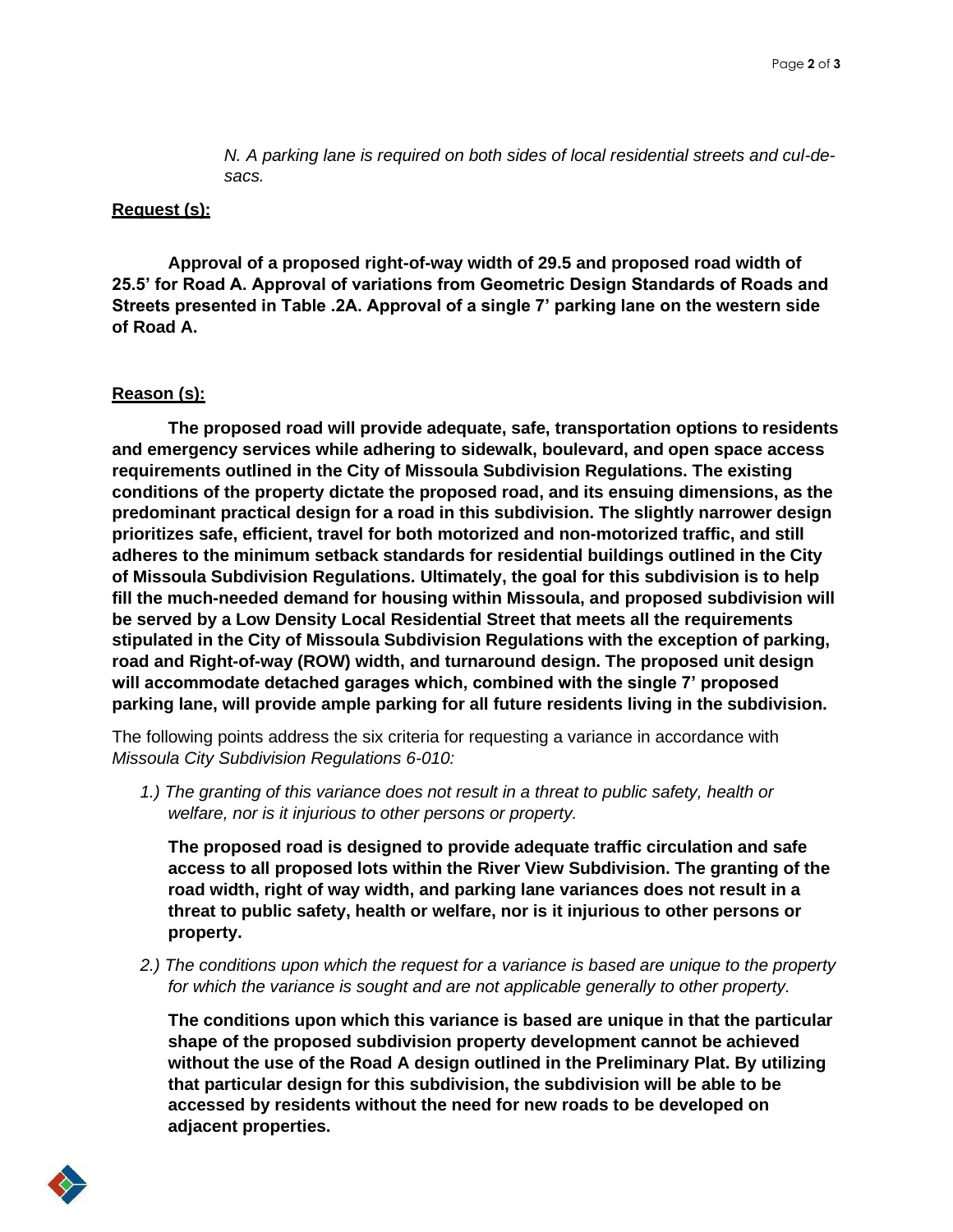*3.) Because of the physical surroundings, particular shape, or topographical conditions of the specified property involved, undue hardship to the owner would result if the strict letter of these regulations are enforced.*

**The proposed subdivision will be served by a road that allows safe access to all proposed lots within the subdivision. Enforcing the strict letter of the regulations would result in a hardship to the owner because no other means of motorized transportation infrastructure are feasible if the intuitive design and character of the subdivision is to be maintained.**

*4.) The variances will not in any manner violate the provisions of the zoning ordinance or any variance granted to those regulations or the Missoula County Growth Policy.*

**This variance request will not violate the provisions of the City of Missoula Title 20 Zoning Ordinance or the Our Missoula 2035 Comprehensive Plan.**

*5.) The variance will not cause any increase in public costs.*

**There will not be an increase to public costs by granting this variance.**

*6.) The hardship has not been created by the applicant, or the applicant's agent or assigns.*

**The hardship has not been created by the applicant. The property is bounded by rental properties, an existing subdivision, and a public park on all sides. There is no possibility for future connection to any other public Right of Way nor any other road design to provide safe access for motorized and non-motorized transportation to future residents.**

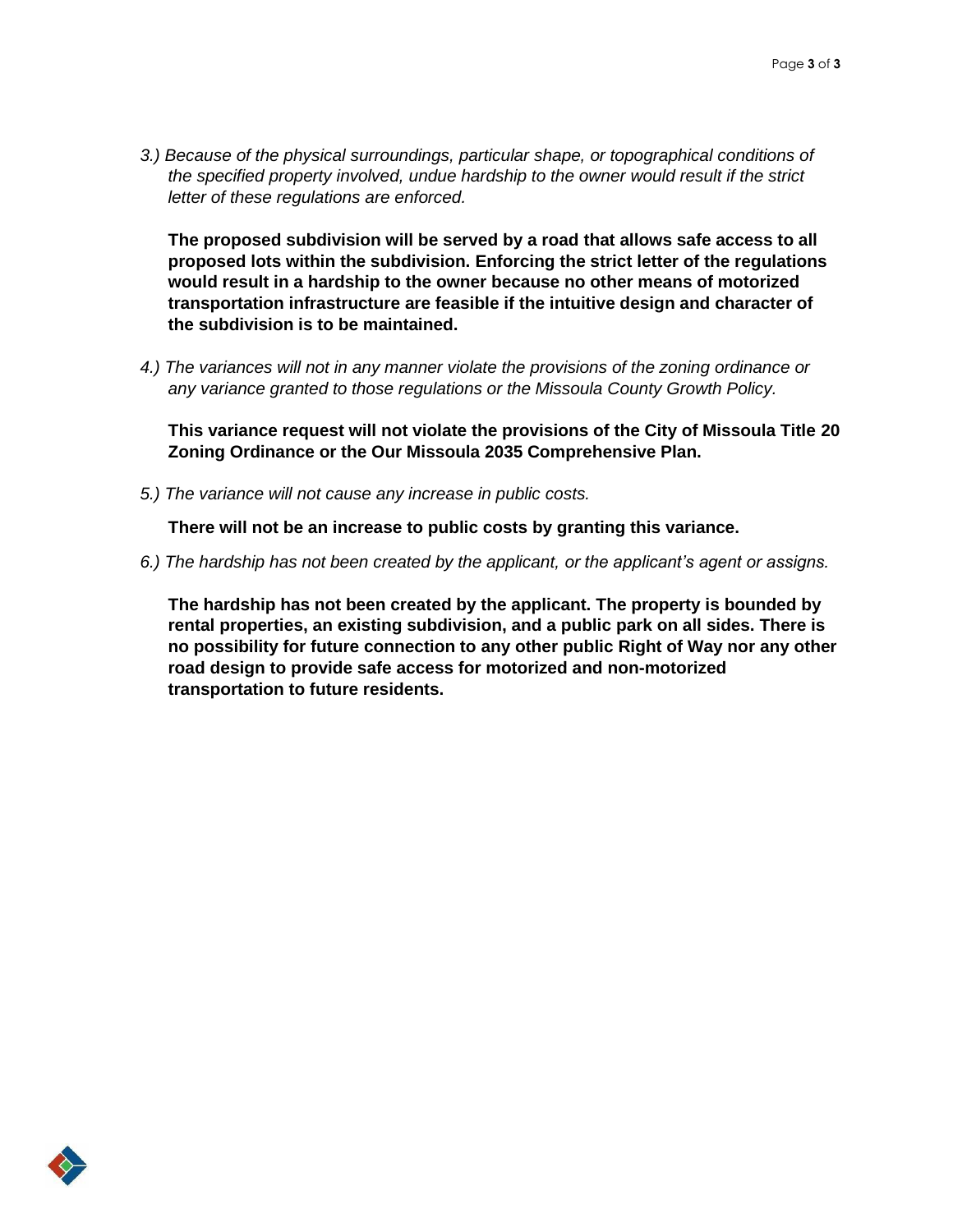

# *Variance Request #2 –Geometric Design of Roads and Streets and Dead-End Streets, Cul-de-Sacs, Circle Loops Streets, and turnarounds.*

*A variance from Sections 3-020.5.A, 3-020.5.B(3), 3-020.5.B(5), and 3-020.5.B(6) prohibiting the presence of Cul-de-Sacs, loop and circle streets, and turnarounds, prohibiting cul-de-sac streets from representing over 15% of total roadways in a subdivision, dictating that the minimum right-of-way of turnaround or cul-de-sac radius be at least 50 feet, and the dictating that the minimum pavement width of the turnaround or cul-de-sac radius be 45 feet, respectively.*

## **Rule (s):**

*3-020 Streets, Sidewalks, and Trails*

*.5 Dead-End Streets, Cul-de-Sacs, and Circle and Loop Streets*

*A. Cul-de-sacs, loop and circle streets, and turnarounds, are prohibited. Deadend streets are prohibited.*

*B. If approved by variance, the following standards apply:*

*(3) Permanent cul-de-sac streets may not represent more than 15% of the total roadway miles in a subdivision unless the Office of Planning and Grants Director, and the City Engineer determines that a practical difficulty exists due to the presence of streams, steep slopes, other natural resources or significant physical constraints. Connections must be made with existing roads or streets or planned roads or streets.*

*(5) The minimum right-of-way of the turn-around or cul-de-sac radiusis 50 feet.*

*(6) The minimum pavement width of the turn-around or cul-de-sacradius is 45 feet*.

## **Request (s):**

**Approval of a proposed hammer head turnaround for Road A which represents over 15% of total roadway miles in the proposed subdivision, has less than a 50ft turnaround radius right of way, and has less than a 45 ft turnaround radius pavement width. Please see proposed Road A on the Preliminary Plat.**

### **Reason (s):**

**The proposed road will provide adequate, safe, transportation options to residents and emergency services while adhering to sidewalk, boulevard, and open space access requirements outlined in the City of Missoula Subdivision Regulations.**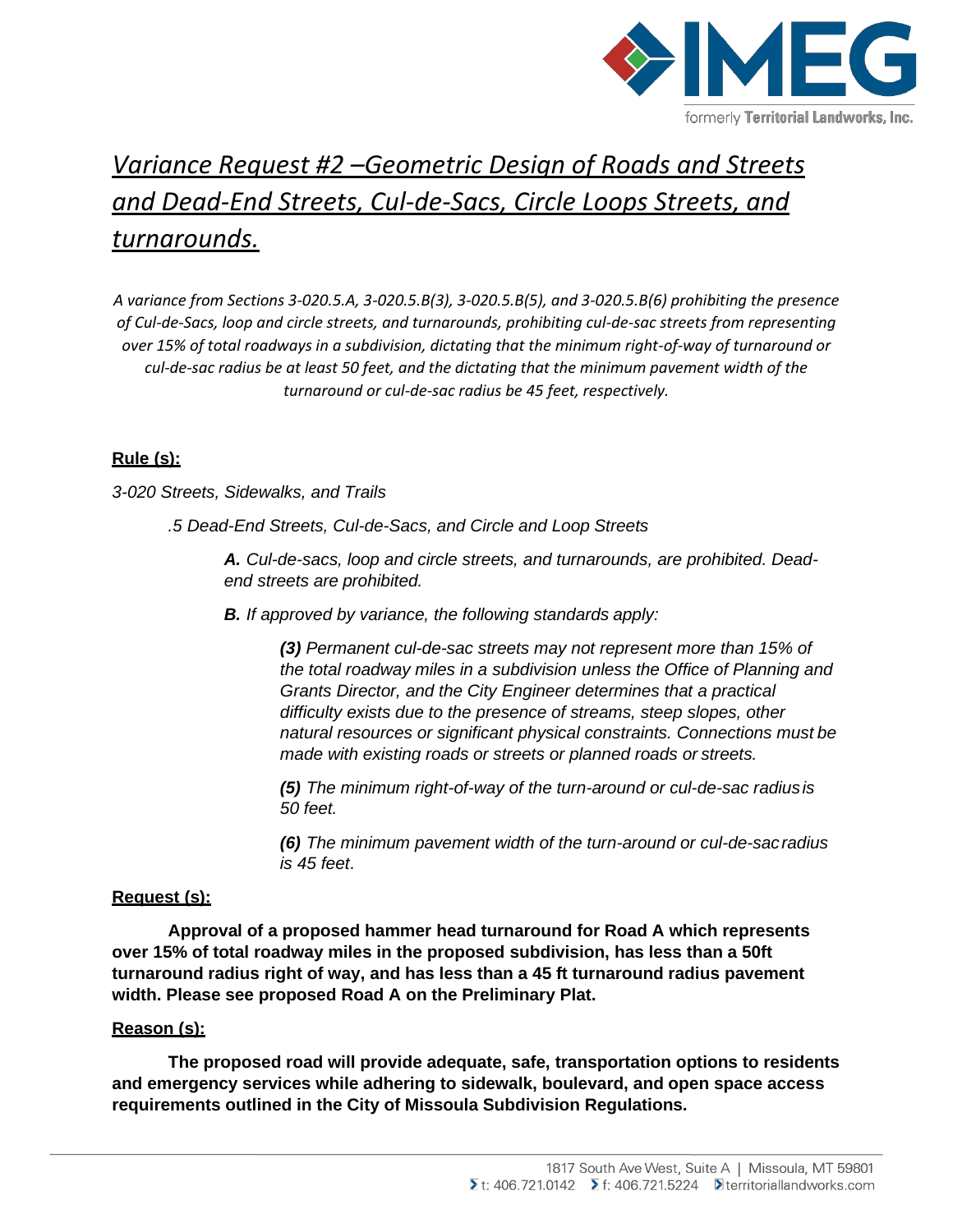**The existing conditions of the property dictate the proposed road, and its ensuing dimensions, as the predominant practical design for a road in this subdivision. The proposed turn-around will provide adequate, safe, transportation options to residents and emergency services while adhering to sidewalk, boulevard, and open space access requirements. The existing conditions of the property dictate the proposed hammerhead turnaround as the predominant practical design for subdivision ingress and egress. There is currently a subdivision directly adjacent to the east (Carter's Orchard Homes), a park directly adjacent to the west (Lafray Park), and rental properties directly adjacent to the south (JT Rental Properties) which allows for no further extension of a roadway and requires a turnaround be used as the transportation corridor for residents.**

The following points address the six criteria for requesting a variance in accordance with *Missoula City Subdivision Regulations 6-010:*

*1.) The granting of this variance does not result in a threat to public safety, health or welfare, nor is it injurious to other persons or property.*

**The proposed road is designed to provide adequate traffic circulation and safe access to all proposed lots within the River View Subdivision. The granting of the turnaround variance, complete with variations from total roadway miles, turnaround radius, and pavement width radius does not result in a threat to public safety, health or welfare, nor is it injurious to other persons or property.**

**A turnaround in the proposed subdivision aligns with other subdivisions in the area like the Carter's Orchard Homes which utilizes a cul-de-sac to provide residential access.**

*2.) The conditions upon which the request for a variance is based are unique to the property for which the variance is sought and are not applicable generally to other property.*

**The conditions upon which this variance is based are unique in that the particular shape of the proposed subdivision property development cannot be achieved without the use of the Road A design outlined in the Preliminary Plat. By utilizing that particular design for this subdivision, the subdivision will be able to be accessed by residents without the need for new roads to be developed on adjacent properties.**

*3.) Because of the physical surroundings, particular shape, or topographical conditions of the specified property involved, undue hardship to the owner would result if the strict letter of these regulations are enforced.*

**The proposed subdivision will be served by a road that allows safe access to all proposed lots within the subdivision. Enforcing the strict letter of the regulations would result in a hardship to the owner because no other means of motorized transportation infrastructure are feasible if the intuitive design and character of the subdivision is to be maintained.**

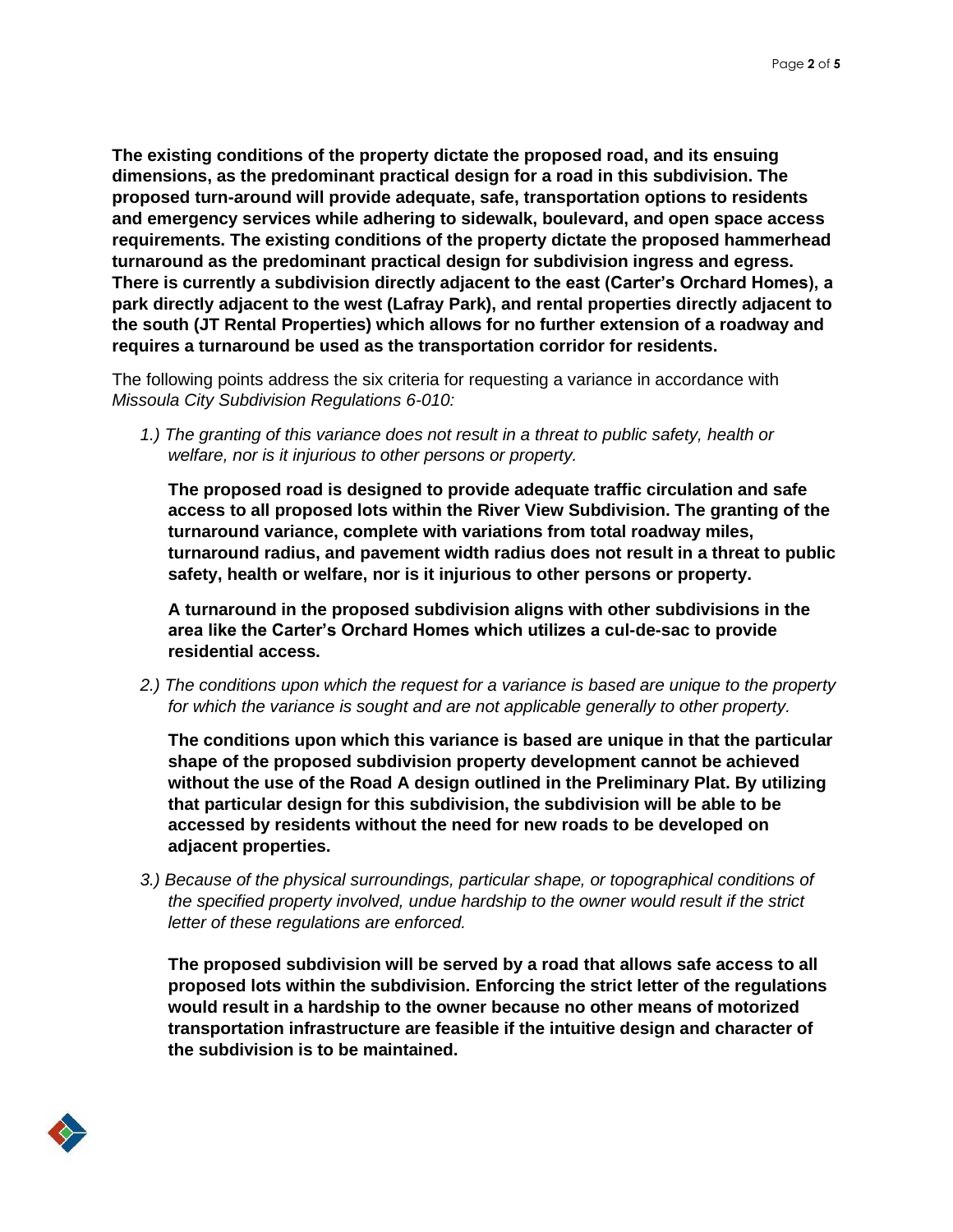*4.) The variances will not in any manner violate the provisions of the zoning ordinance or any variance granted to those regulations or the Missoula County Growth Policy.*

**This variance request will not violate the provisions of the City of Missoula Title 20 Zoning Ordinance or the Our Missoula 2035 Comprehensive Plan.**

*5.) The variance will not cause any increase in public costs.*

**There will not be an increase to public costs by granting this variance.**

*6.) The hardship has not been created by the applicant, or the applicant's agent or assigns.*

**The hardship has not been created by the applicant. The property is bounded by rental properties, an existing subdivision, and a public park on all sides. There is no possibility for future connection to any other public Right of Way nor any other road design to provide safe access for motorized and non-motorized transportation to future residents.**

The following 8 points address the specific standards for the turnaround components of the variance listed above. The specific components from *Section 3-020.5.B* included in this variance request are highlighted below:

- *1.) Where additional future street extension is proposed, a temporary turn around or cul-de-sac must be provided.*
	- **a. No future street extensions are proposed with this subdivision.**
- *2.) Cul-de-sacs and turnarounds must meet the requirements of the City Engineer and Fire Chief.*
	- **a. The proposed turnaround (currently Road A) will meet both the City Engineer and Fire Chief requirements. The City Engineer and Fire Chief will have the opportunity to comment during the agency review period.**
- *3.) Permanent cul-de-sac streets may not represent more than 15% of the total roadway miles in a subdivision unless the Office of Planning and Grants Director, and the City Engineer determines that a practical difficulty exists due to the presence of streams, steep slopes, other natural resources, or significant physical constraints. Connections must be made with existing roads or streets or planned roads or streets.*
	- *a.* **The intuitive design of the proposed subdivision mandates the presence of roadway access to residential lots. The existing conditions of the property dictate the proposed turnaround as the predominant practical design for subdivision ingress and egress. There is currently a subdivision directly adjacent to the east (Carter's Orchard Homes), a park directly adjacent to the west (Lafray Park), and rental properties directly adjacent to the south (JT rentals) which allows for no further extension of a roadway and requires a hammerhead turnaround.**

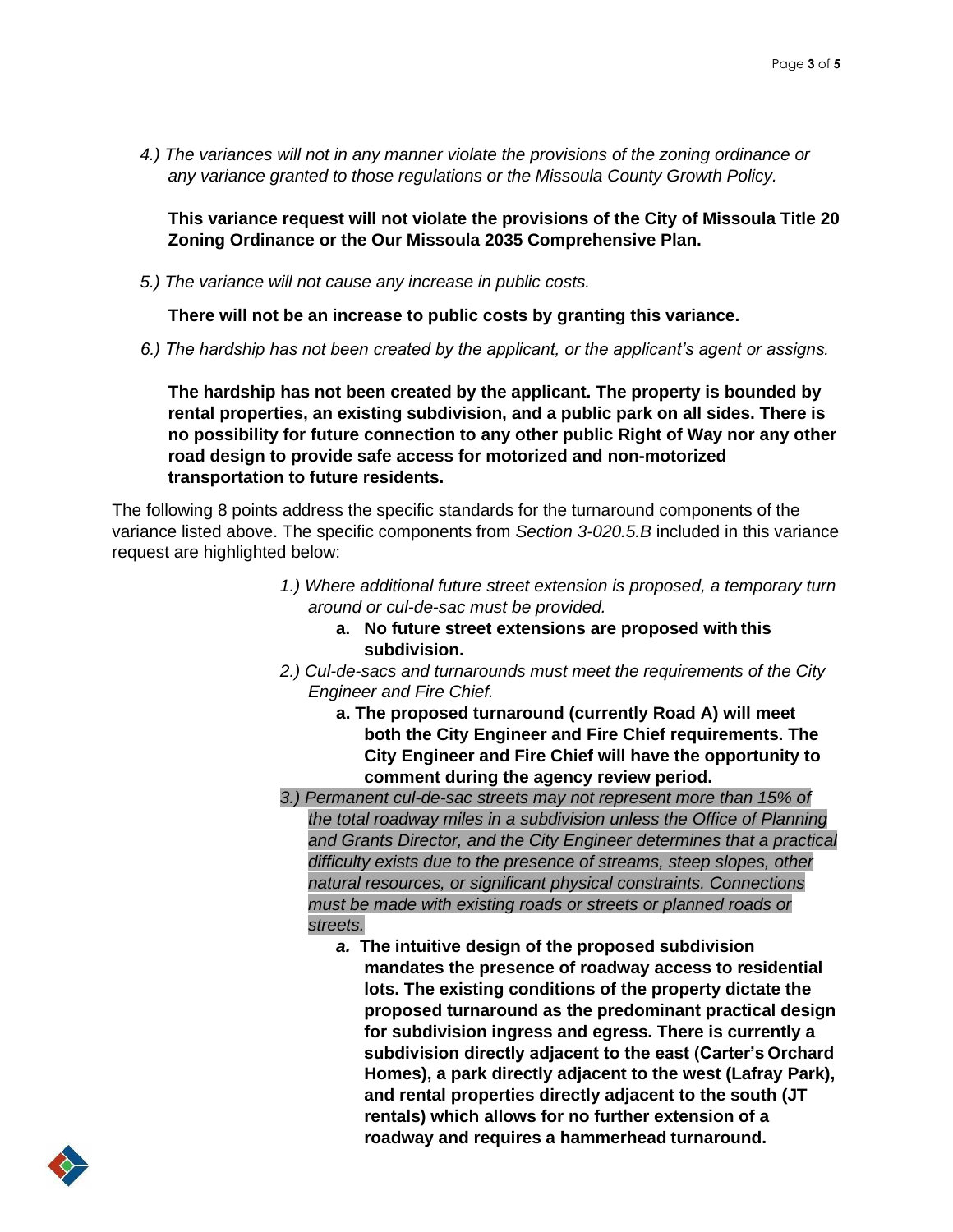- *4.) The maximum length of a cul-de-sac street must not be more than 600 feet.*
	- *a.* **The distance from River Road to the southern terminus of the proposed cul-de-sac is just over 300'.**
- *5.) The minimum right-of-way of the turn-around or cul-de-sac radius is 50 feet.*
	- *a.* **The 'T' style, or 'hammerhead', turn around will provide an efficient transportation corridor for utility service providers, residents, and emergency services. The minimum right-of-way and pavement width for cul-desac radii are based on traditional, circular, turn-around design. The existing conditions of this property and surrounding properties prohibit a traditional, circular, design. The dimensions of the proposed turn-around adheres to all of the principles driving the dimensional standards for circular cul-de-sacs but doesn't adhere to radius variance standards because those standards are designed to ensure cul-de-sacs can serve as safe, efficient, means of transportation. The proposed turnaround for this property has 20 ft widths on the eastern and western edges. The entire length of the turnaround is 120 ft with a turnaround radius of 21.5 ft in the center of the cul-de-sac. There are snow storage areas directly adjacent to the eastern and western edges of the turn-around, and ample room for emergency services access based on the length, width, and radius provided above.**
- *6.) Cul-de-sacs over 45 feet in radius must include a water permeable center island.*
	- *a.* **The proposed turnaround has an intuitive design determined by the existing conditions of the proposed subdivision and surrounding area. The hammerhead design accommodates the layout of the property and will provide ample space for emergency services and adequate, safe, residential traffic circulation. The proposed turnaround has a pavement width of 20 ft and pavement length of 120 ft. The proposed turn-around radius has a pavement width of 21.5 ft. These dimensions allow for adequate, safe, residential traffic circulation and provide room for snow removal areas and emergency service turnarounds.**
- *7.) Cul-de-sacs over 45 feet in radius must include a water permeable center island.* **The proposed turnaround does not exceed 45 feet in radius. This specific standard is not applicable for the proposed turn around.**

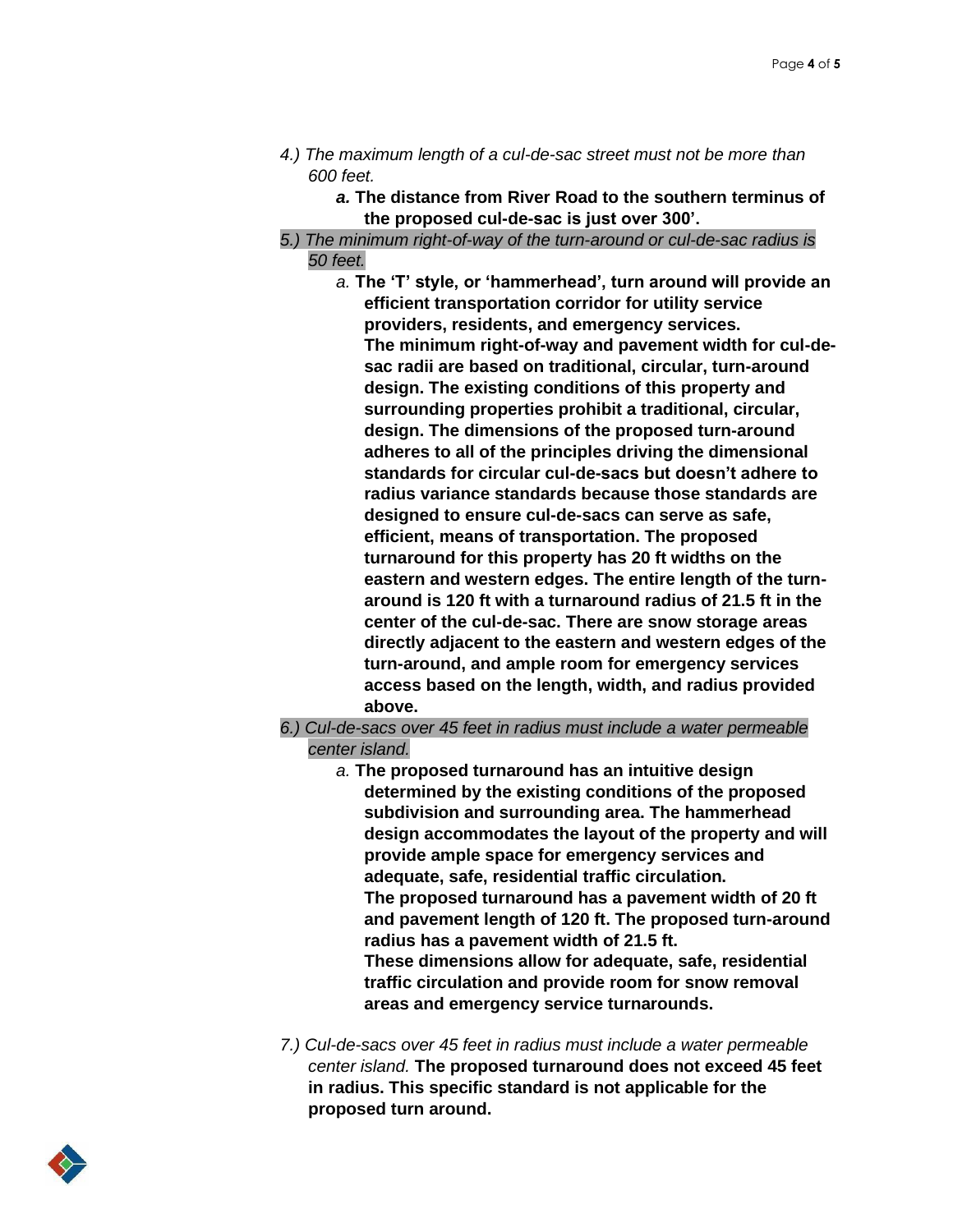- *8.) Development with cul-de-sacs, circle and loop streets, or turnarounds must provide non-motorized access easements that connect the ends of these streets with each other or provide non-motorized access to existing or reasonably expected future streets, schools, shopping, parks, trails, or open space, bus stops and community facilities.*
	- *a.* **The proposed turnaround dead ends at the southern end of the property which is directly adjacent to the east of Lafray Park. Non-motorized transportation infrastructure, 5' sidewalks, are proposed to connect the southern end of proposed Road A with Lafray Park.**

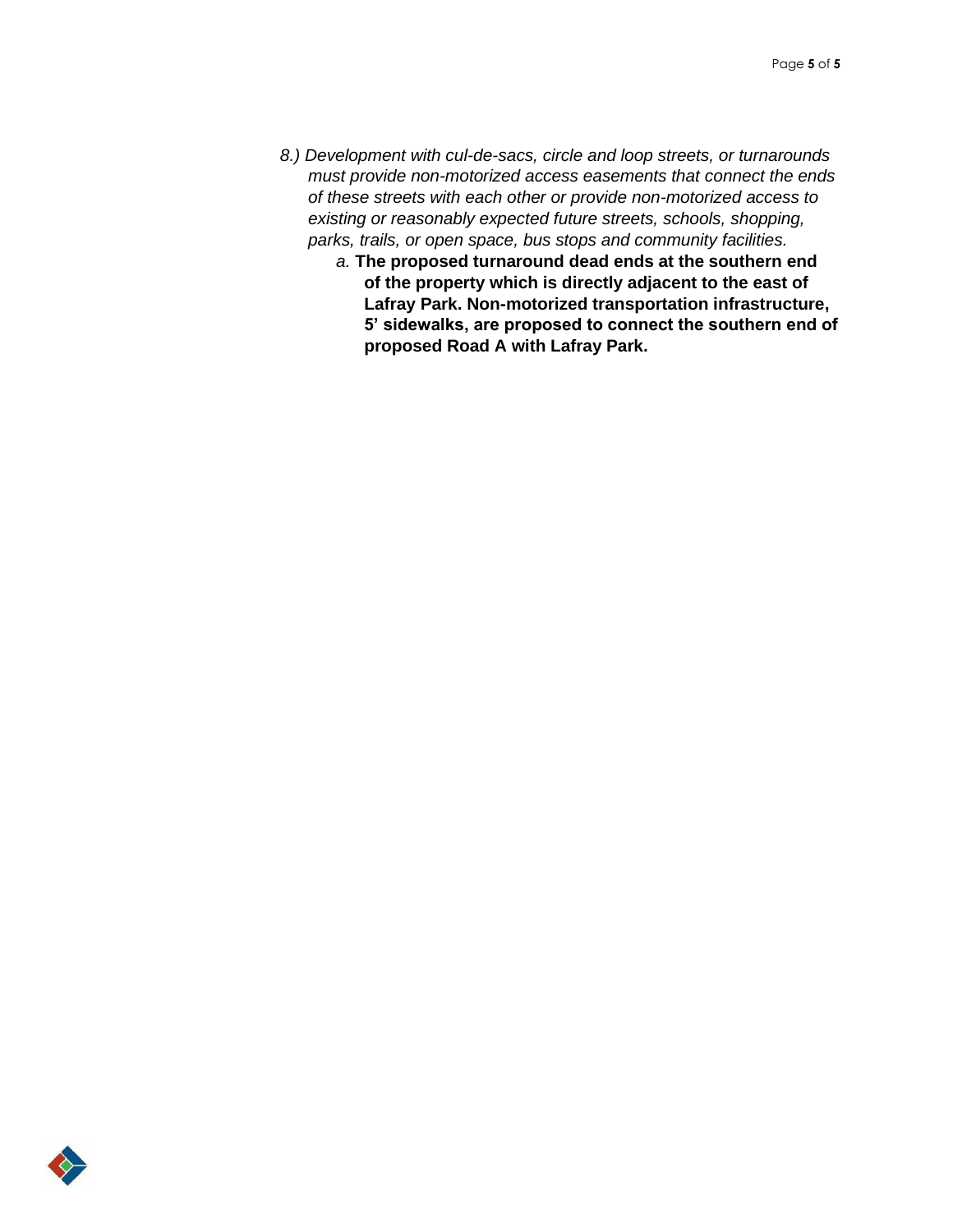

# *Variance Request #3 –Lots and Blocks*

*A variance from Sections 3-030.2.A (2) proposing blocks may not exceed a maximum length of 480 feet in urban-suburban subdivisions.*

# **Rule (s):**

*3-030 Lots and Blocks*

*.2 Blocks*

*A. Blocks must be designed to assure traffic safety and ease of circulation, to accommodate the special needs of the use contemplated to accommodate pedestrians, bicyclists and transit users as well as motor vehicles, and totake advantage of the opportunities or to mitigate the limitations of the topography. Specifically:*

*(2) Blocks may not exceed a maximum length of 480 feet in urbansuburban subdivisions.*

# **Request (s):**

**Approval of a proposed block length of 638.4 ft.**

# **Reason (s):**

**The proposed block length is designed to assure traffic safety and ease of circulation, to accommodate the special needs of the use contemplated to accommodate pedestrians, bicyclists, and transit users as well as motor vehicles and to takeadvantage of the opportunities and limitations of the specific property. The existing conditions of the property dictate the longer block length to accommodate the proposed number of lots for the subdivision. Ultimately, the goal for the subdivision is to help fill the muchneeded demand for housing within Missoula, and the proposed 19 lots serve to accomplish that goal while adhering to the City of Missoula Subdivision Regulations except for the total block length of 480 feet.**

The following points address the six criteria for requesting a variance in accordance with *Missoula City Subdivision Regulations 6-010:*

*1.) The granting of this variance does not result in a threat to public safety, health or welfare, nor is it injurious to other persons or property.*

**The proposed block length is designed to insure traffic safety and ease of circulation, to accommodate the special needs of the use contemplated to accommodate pedestrians, bicyclists, and transit users as well as motor vehicles and to take advantage of the opportunities and limitations of the specific property. The granting of the increased block length does not result in a threat to public safety, health or welfare, nor is it injurious to other persons or property.**

*2.) The conditions upon which the request for a variance is based are unique to the property for which the variance is sought and are not applicable generally to other property.*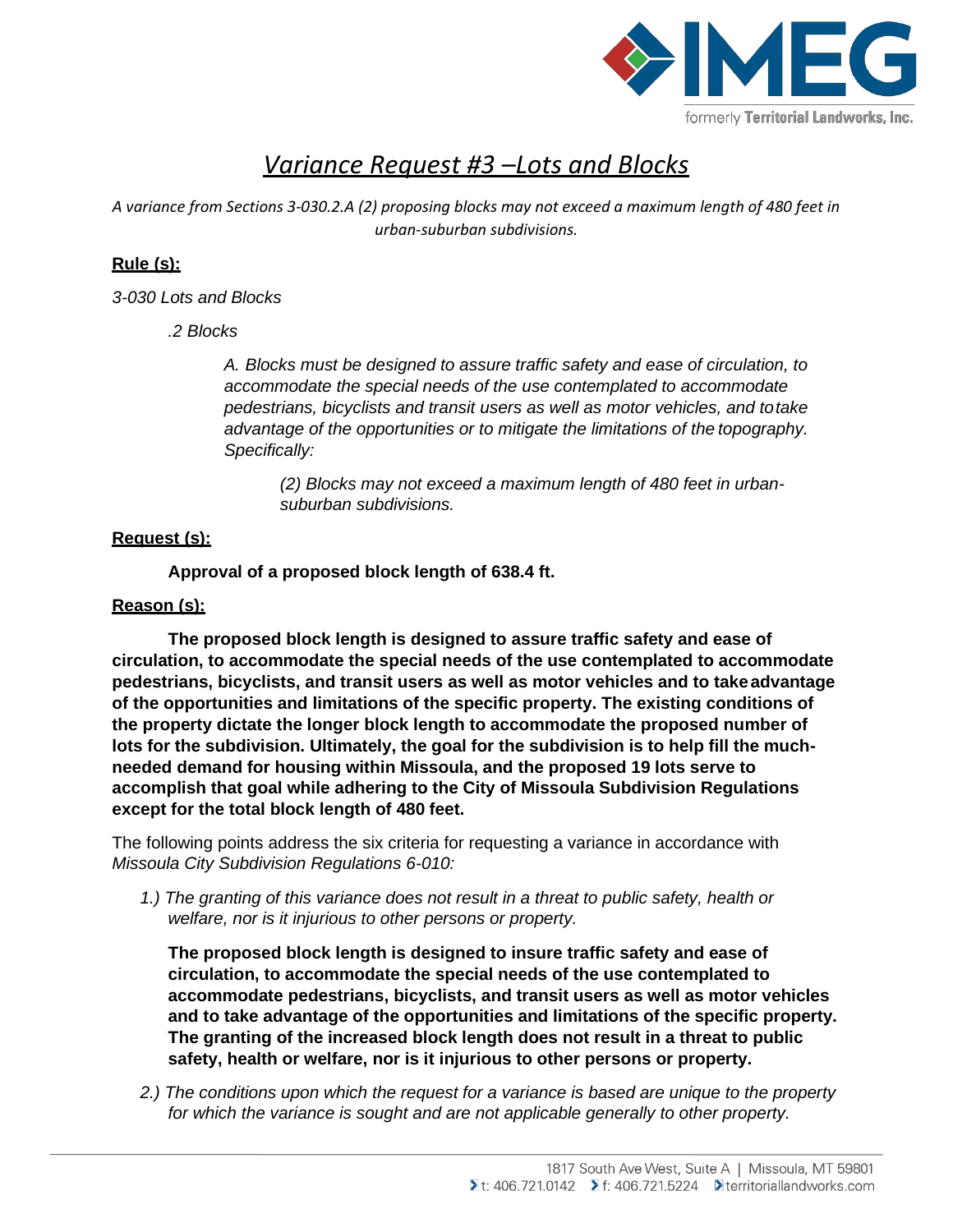**The conditions upon which this variance is based are unique in that the particular shape of the proposed subdivision property development cannot be achieved without the increased block length. By utilizing the longer block length for this subdivision, the subdivision will be able to be accessed by residents without the need for new roads to be developed on adjacent properties.**

*3.) Because of the physical surroundings, particular shape, or topographical conditions of the specified property involved, undue hardship to the owner would result if the strict letter of these regulations are enforced.*

**Enforcing the strict letter of the regulations would result in a hardship to the owner because no other proposed block lengths are feasible if the intuitive design and character of the subdivision is to be maintained.**

*4.) The variances will not in any manner violate the provisions of the zoning ordinance or any variance granted to those regulations or the Missoula County Growth Policy.*

**This variance request will not violate the provisions of the City of Missoula Title 20 Zoning Ordinance or the Our Missoula 2035 Comprehensive Plan.**

*5.) The variance will not cause any increase in public costs.*

**There will not be an increase to public costs by granting this variance.**

*6.) The hardship has not been created by the applicant, or the applicant's agent or assigns.*

**The hardship has not been created by the applicant. The property is bounded by rental properties, an existing subdivision, and a public park on all sides. There is no possibility for any other block length while still providing safe access for motorized and non-motorized transportation to future residents.**

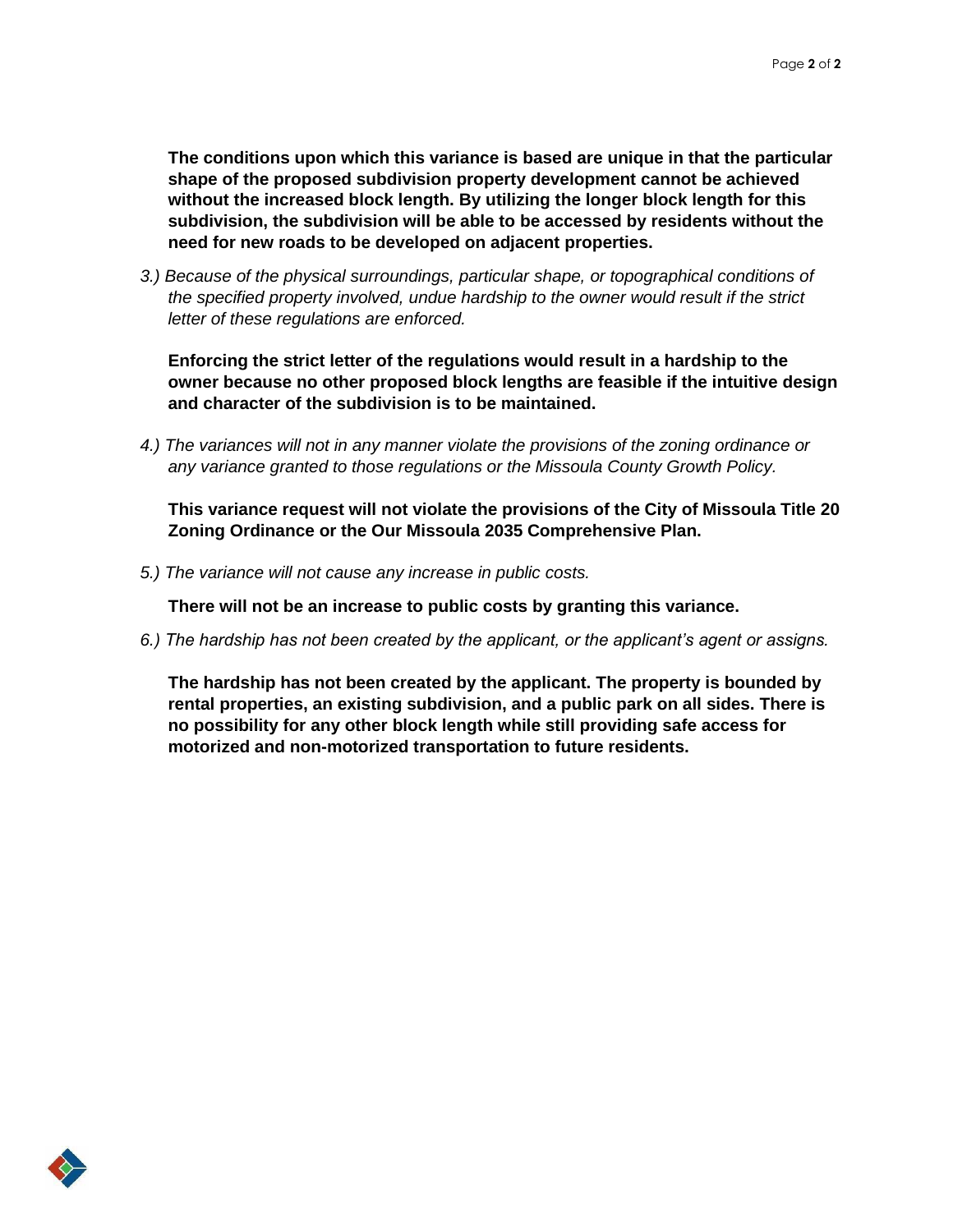

# *Variance Request #4 –Standards for Geometric Design of Roads and Streets*

*A variance from Sections 3-020 Table .2A and 3-020.3.H.(2) proposing the minimum Right-of-way width for Urban Collectors (without Parking) and subdivision abutting existing or proposed streets must provide dedication of right-of-way to meet the requirements of Table .2A.*

## **Rule (s):**

### *3-020 Streets, Sidewalks, and Trails*

## *Table .2 A (Urban Collector Without Parkingt)*

| Table .2 A Standards for Geometric Design of Roads and Streets                             |                                                                                                                                                                                                                                                                                                                                                                                                                                           |                                             |                                             |  |
|--------------------------------------------------------------------------------------------|-------------------------------------------------------------------------------------------------------------------------------------------------------------------------------------------------------------------------------------------------------------------------------------------------------------------------------------------------------------------------------------------------------------------------------------------|---------------------------------------------|---------------------------------------------|--|
| <b>Roadway Designation - City</b><br><b>Functional Classification Map link</b>             | <b>Minor Arterial</b><br>(with parking)                                                                                                                                                                                                                                                                                                                                                                                                   | <b>Urban Collector</b><br>(without parking) | <b>Urban Collector</b><br>(with parking)    |  |
| <b>Functional Classification</b>                                                           | <b>Minor Arterial</b>                                                                                                                                                                                                                                                                                                                                                                                                                     | Collector                                   | Collector                                   |  |
| Purpose                                                                                    | Regional                                                                                                                                                                                                                                                                                                                                                                                                                                  | Access                                      | Access                                      |  |
| <b>Daily Traffic Volumes</b>                                                               | 3,500 - 15,000                                                                                                                                                                                                                                                                                                                                                                                                                            | $1,000 - 7,500$                             | $1,000 - 7,500$                             |  |
|                                                                                            |                                                                                                                                                                                                                                                                                                                                                                                                                                           | Roadway                                     |                                             |  |
| Right-of-way (Minimum)                                                                     | 100'                                                                                                                                                                                                                                                                                                                                                                                                                                      | 80'                                         | 90'                                         |  |
| Street Width (Back of Curb to Back of<br>Curb) (minimum)                                   | 57' with turn lane<br>47' without turn lane                                                                                                                                                                                                                                                                                                                                                                                               | 41' with turn lane<br>31' without turn lane | 57' with turn lane<br>47' without turn lane |  |
| Number of Travel Lanes (typical)                                                           | 2+ center turn lane or 2 lanes                                                                                                                                                                                                                                                                                                                                                                                                            | 2+ center turn lane or 2 lanes              | 2+ center turn lane or 2 lanes              |  |
| Lane Width (minimum)                                                                       | 10'                                                                                                                                                                                                                                                                                                                                                                                                                                       | 10'                                         | 10'                                         |  |
| Parking Lane Width (parallel)                                                              | 8'                                                                                                                                                                                                                                                                                                                                                                                                                                        |                                             | 8'                                          |  |
|                                                                                            | <b>Street Side</b>                                                                                                                                                                                                                                                                                                                                                                                                                        |                                             |                                             |  |
| Sidewalk Width (minimum)                                                                   | 6 <sup>1</sup>                                                                                                                                                                                                                                                                                                                                                                                                                            | 5'                                          | 5'                                          |  |
| <b>Boulevard Width (minimum)</b>                                                           | 10'                                                                                                                                                                                                                                                                                                                                                                                                                                       | 7'                                          | 7 <sup>1</sup>                              |  |
| <b>Bike Lanes</b>                                                                          | 6 <sup>t</sup>                                                                                                                                                                                                                                                                                                                                                                                                                            | 5'                                          | 6'                                          |  |
| Trails                                                                                     | Trails are considered alternatives to sidewalks in common areas and connectors between cul-de-sacs and may be located outside the established street and<br>road right of way corridor if they satisfy the Parks and Open Space trails criteria in 3-080.                                                                                                                                                                                 |                                             |                                             |  |
| <b>Buses</b>                                                                               | when development is adjacent to or within % mile or an established public transit or school bus route, subdivider may be required by the City Engineer to<br>construct bus stop facilities along with accessible routes, meeting ADA standards, to those facilities. Subdividers are encouraged to consult with the Missoula<br>Urban Transportation District and Missoula County Public Schools early in the planning and design process |                                             |                                             |  |
| Landscaping                                                                                | Streetside landscaping may include shrubs, ground cover, mulch, and irrigation and should incorporate xeriscape methods in accordance with Title 12,<br>Chapter 12.32 Comprehensive Tree and Shrub Planting, Pruning, and Maintenance Regulations.                                                                                                                                                                                        |                                             |                                             |  |
| <b>Streetside Accessories</b>                                                              | The City Engineer and subdivider will determine specific streetside accessory locations, types, and numbers during the design and permitting process.                                                                                                                                                                                                                                                                                     |                                             |                                             |  |
|                                                                                            |                                                                                                                                                                                                                                                                                                                                                                                                                                           | <b>Utilities</b>                            |                                             |  |
| Refer to Article 3, Section 3-050 for utility placement within right-of-way and easements. |                                                                                                                                                                                                                                                                                                                                                                                                                                           |                                             |                                             |  |
| Illustration (not to scale)                                                                |                                                                                                                                                                                                                                                                                                                                                                                                                                           |                                             |                                             |  |

### *3-020.3. H. (2) Access Control*

*Subdivisions abutting existing or proposed streets and roads must provide dedication of right-of-way to meet the requirements of Table .2A measured from the existing center line and extending along the entire frontage of the proposed subdivision.*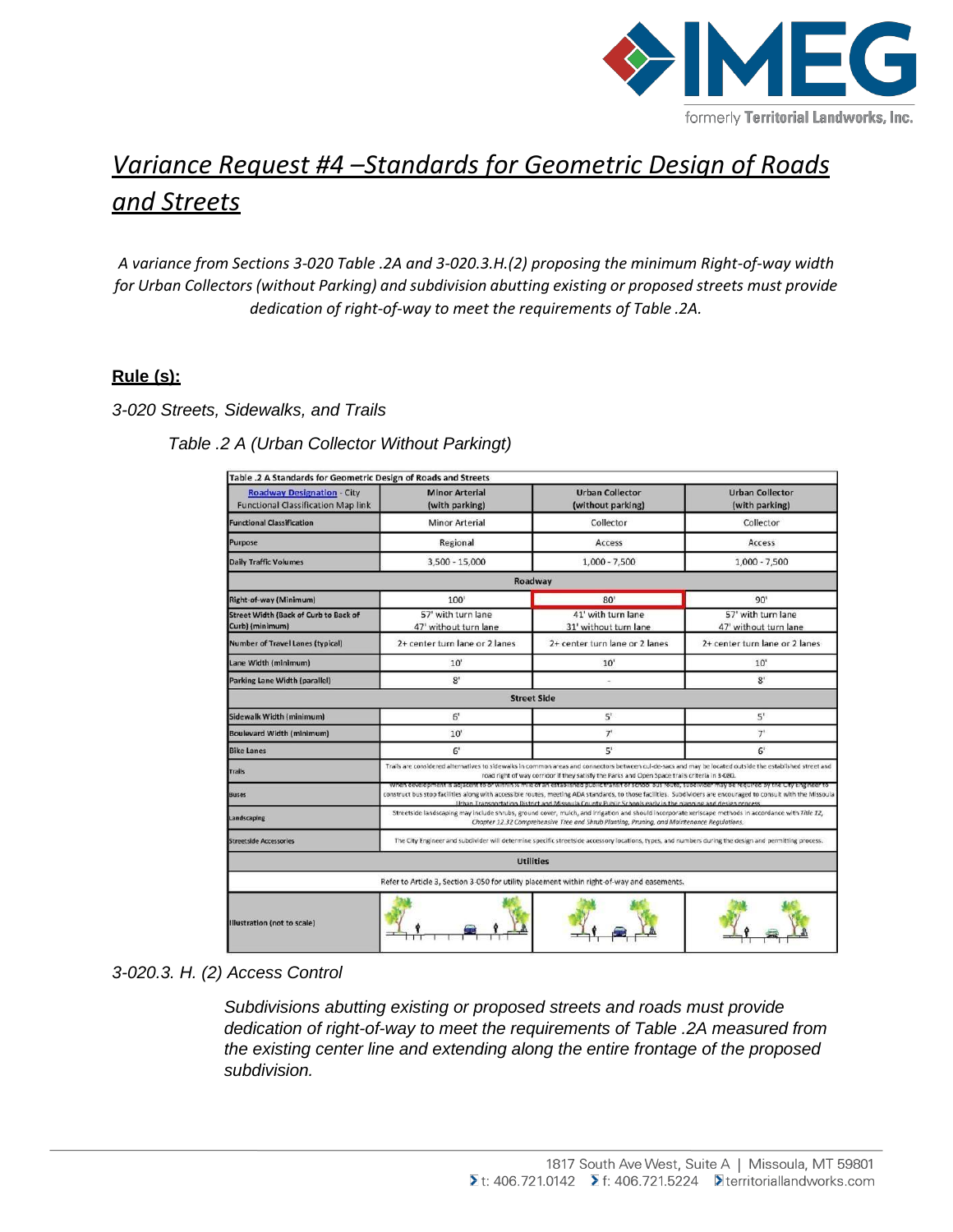### **Request (s):**

**Approval of a proposed right-of-way width of 60' for River Road, an Urban Collector (without parking), and approval for the proposed subdivision which abuts the existing River Road not to meet the requirements outlined in Table .2A.**

#### **Reason (s):**

**River Road currently provides adequate, safe, transportation options to residents and emergency services utilizing the area without meeting the Right-of-way width and Street Side infrastructure requirements outlined in Table .2A of Missoula City Subdivision Regulations. The proposed subdivision will improve the frontage connection onto River Road with the necessary Street Side infrastructure including sidewalk and boulevard, and the existing 60' right-of-way width will provide adequate, safe, transportation options to both future residents of the proposed subdivision and current residents in the area.**

The following points address the six criteria for requesting a variance in accordance with *Missoula City Subdivision Regulations 6-010:*

*1.) The granting of this variance does not result in a threat to public safety, health or welfare, nor is it injurious to other persons or property.*

**River Road currently provides adequate, safe, transportation options without meeting all of the requirements outlined for Urban Collectors (without parking) in Table .2A of the Missoula City Subdivision Regulations. The granting of the Rightof-Way width, and Table .2A standard variances does not result in a threat to public safety, health, or welfare, nor is it injurious to other persons or property.**

*2.) The conditions upon which the request for a variance is based are unique to the property for which the variance is sought and are not applicable generally to other property.*

**The conditions upon which this variance is based are unique in that the existing conditions of River Road currently provide adequate, safe, access to residents in the area without meeting all of the standards outlined in Missoula CitySubdivision Regulations .2A. Additionally, the proposed subdivision is bounded by River Road, rental properties, an existing subdivision, and a public park on all sides. The proposed subdivision will improve Street Side infrastructure along the frontage of River Road which will only serve to improve transportation options in the area.**